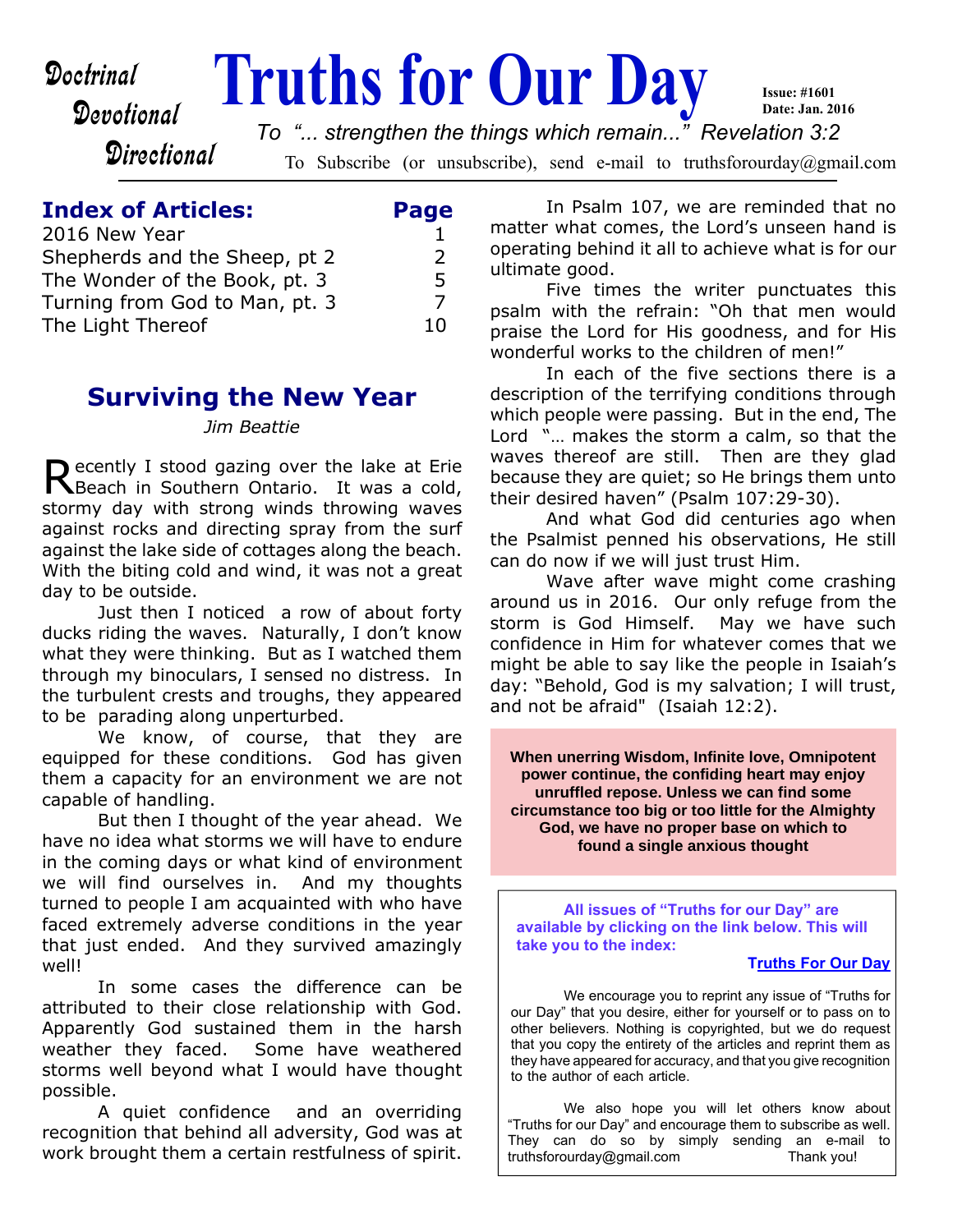## **Shepherds and the Sheep,**

**pt. 2** *Joel Portman*

#### **God's Shepherd Care of Individuals in the Old Testament**

As a shepherd cares for his flock of many,<br>Neven hundreds, of sheep, he is also very even hundreds, of sheep, he is also very aware of the needs of each one. They are all important to him, and all are dependent on his knowledge and care for them. Examples of this shepherd care of Jehovah for His people encourage us, and His care in the Old Testament helps us to appreciate what He is doing for us. It also gives us a pattern that present undershepherds should seek to emulate.

#### **Jehovah's Shepherd Care for Jacob, Genesis 48**

There are two distinct references to Jehovah as a shepherd in relation to individuals in the Old Testament. One is with reference to Jacob in Genesis 48:15-16 ("fed" is same word as "shepherd".) Jacob, looking back at his long life, willingly acknowledged Jehovah's continual shepherd care all of his days, despite his own failures and expressions of self-will. We learn a few lessons about the work of shepherds from his simple statement: One is that he realized that it his own determining well was not the cause of his care and prosperity. It was the overshadowing presence and power of God that had brought this to pass. Realizing the providential care of the Lord always makes one aware that all blessings, protection, provision have not resulted from our own personal abilities or provisions, regardless of what they might be. In back of every event and supply of our needs has been the kind and merciful hand of God to supply and provide. He properly receives the honor of recognition as a result, and we are humbled in His presence.

 We note that God's care had continued without interruption all of his many days, nearly 120 years at this point. He had been unfaithful, had wandered, was involved in acts that were not according to the Lord's will, and had dishonored the Name of His God by his behavior. God's shepherd care had not failed during that time; it did not depend on Jacob's faithfulness, but on God's faithfulness. We might, at times, think that when we get away in heart and fail in life, then God is not interested in caring for us or supplying what we need. This is a normal reaction, but it is wrong. God's determination to bless His people and provide for them doesn't depend on our worthiness. It results from His desire for His own that He expresses in His determination to fulfill His role faithfully. An important lesson from this for us is that our care for those who have been entrusted to us should not depend on how they respond or how they behave. That kind of attitude and action is easy, but it is not like God's shepherd care. They belong to the Lord, therefore, we are responsible to seek to minister to them as He grants grace to do so.

 We notice that the word is "fed". This indicates that God had given a constant supply that had upheld him by strength-giving nourishment along the way. A great function of 'God-like' shepherds is that they are able and exercised to feed God's people. Our Lord's word to Peter in John 21 is to "feed" my sheep, and we learn from 1 Timothy 3 that one of an elder's responsibilities is to be capable of teaching. This may be either publicly or privately, perhaps, but both are necessary and the Lord's people need both. They need to be fed! We might think, or say, that they should be feeding for themselves in God's Word, but feeding the sheep by loving, even correcting, teaching is essential. This is a special need among those who are young in the faith, and this work should not depend entirely on what is spoken publicly in assembly meetings. Men, who visit the saints to try to teach by giving a word privately, are necessary and should be appreciated.

 When we think of all the troubles that Jacob had encountered in his many years, we can appreciate how he could reflect on God's deliverance in his many afflictions. Speaking to his wives prior to leaving Laban's service, he related to them how the Lord had been with him in all those difficulties (Genesis 31:5). Hebrews 13:5-6 says that every believer may say that "for He hath said, I will never leave thee nor forsake thee. . .the Lord is my helper, and I will not fear what man shall do unto me."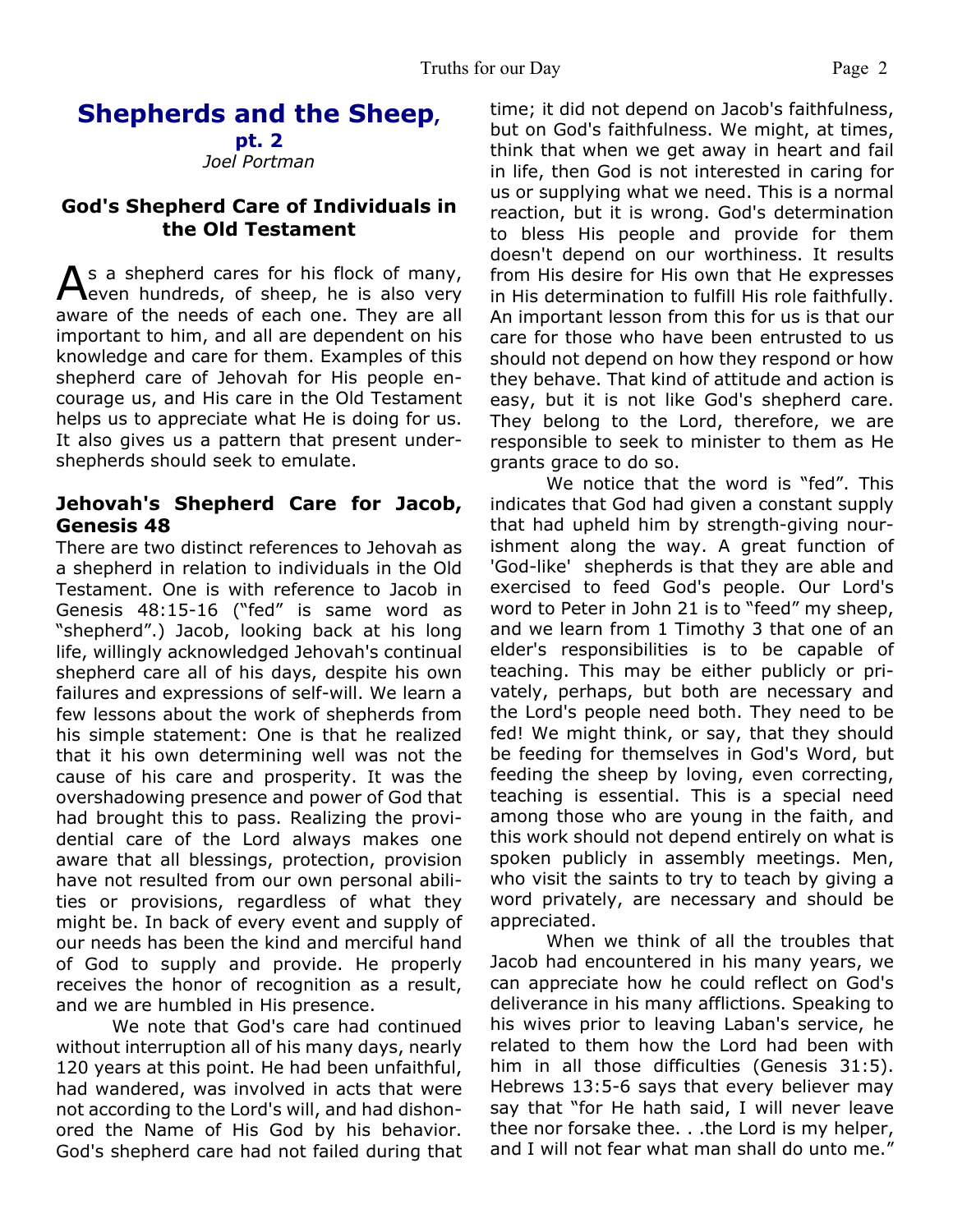He is the same One now as He was in the past; "I will be with you alway (all the days,) even unto the end of the world (age)" (Matthew 28:20). Paul said to the elders from Ephesus in Acts 20:18, "Ye know, from the first day that I came into Asia, after what manner I have been with you at all seasons." This should characterize a true shepherd of spiritual sheep; they are with the saints and know their condition, their needs, and they are able to support and sympathize with them at all times.

#### **Jehovah's Shepherd Care for David, Psalm 23**

This psalm has been a comfort to believers for countless years, and surely it will be for many years to come. It has been a balm for troubled souls, an encouragement for discouraged hearts, and source of security for those in difficulties. There is no doubt that David experienced the reality of the Lord's tender care as "my Shepherd" many times in his life, and he had proved the reality of that confidence in Jehovah that was never misplaced. Who could be a better, more tender or capable shepherd of His people than the One who purchased them at great cost, so that all who know Him may truly say, "The LORD is MY Shepherd"?

 Let us look at a few characteristics of this shepherd care that our blessed Lord still exercises toward His beloved people.

#### **His Personal Relationship with His Sheep, v 1**

David, like us, could say "The LORD is MY shepherd." A personal relationship has been established between the great Shepherd and the sheep that depends, not on us, but rather on the certainty of His purpose and the purchase price that He paid for the sheep. Those who care for sheep verify what the Lord said in John 10:4, 14, 27, that the sheep know the shepherd's voice and they respond to him. Sheep will not follow another, such as a stranger (John 10:5), nor is a hireling dependable (10:12). The one who has bought them and who has proven himself to have care for them is the one that they know and trust.

 What David could say can be repeated by each of us today. He was not always "my" shepherd, but we recall the time when the purchase price that He paid for us was made our own experience, and we entered into this intimate relationship with Him. We have learned to trust Him, not only for our salvation, but also for our preservation and for His constant, caring ability to supply the needs of His sheep. That relationship is based on stated fact, but it is also developed by experience. We have learned that He is always faithful to His Word and merciful to His people. We have proved that we can confide in Him without reserve, knowing that His desire is always good toward His own.

 The same characteristic relationship should exist between a spiritual shepherd in an assembly and those who are trusting him for care and help. One can occupy a position and exercise authority, but confidence and trust is gained, so that the believer knows in whom they can confide and be assured that what is revealed will be kept in confidence. They know who has a personal care for their spiritual, physical and emotional welfare, and they gravitate toward them. These are those who love the believer, because they belong to the Lord and caring for them is a work done to that great shepherd as well. These men are not distant, not self-occupied, nor too busy to attend to the saints' needs. One has said that the sheep always know their shepherd, and that is true for us as well. How good to be able to say, with regard to an "under-shepherd", "he is my shepherd and I trust him. He cares for me".

#### **His Loving Care for His Sheep, v 2-4**

That brings us to the next point of the psalm; David says, "I shall lack nothing" (lit. trans.) The remainder of this psalm expands the various ways in which those every needs are supplied by the shepherd. It is essential that a natural shepherd know the needs of the sheep. He must examine the pasture land to make sure that there is nothing poisonous in it. He will be aware of their need for water, for rest, for care, for guarding from their enemies. It is not to supply all that they might want in a wide sense, as if whatever one might desire, he will meet it. Rather it is that in his care, the sheep will lack nothing that is beneficial for them.

 Those who care for sheep tell us that the sheep that are well-cared for are healthier,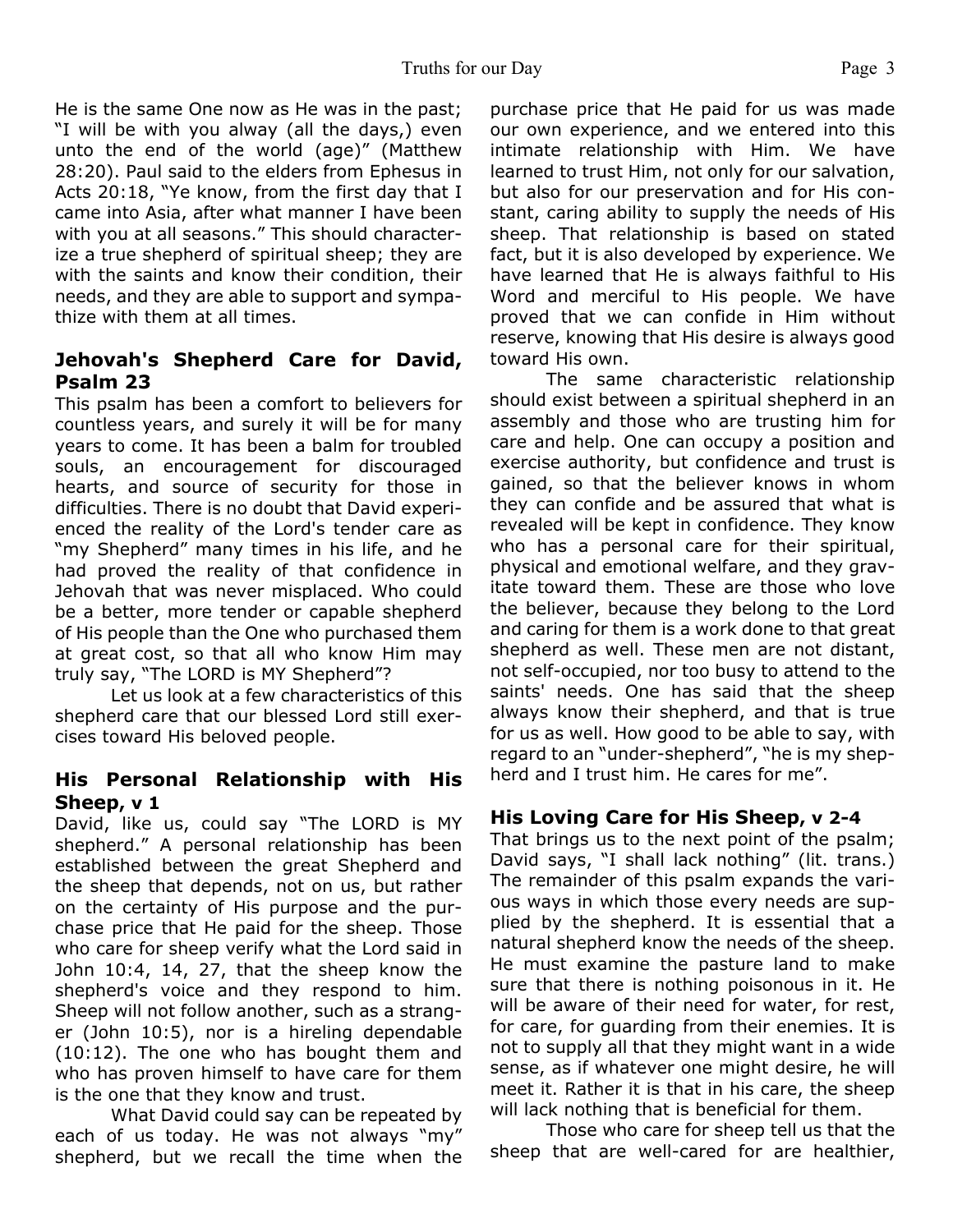stronger, mature earlier, and produce more offspring than those who are left to fend for themselves. This psalm tell us of the ways our Shepherd does this; rest in green pastures, quiet waters of refreshment, or waters of rest, restoration when needed, and leading in proper pathways of life. It is through providing the comfort of his own presence in the difficulties of life whether in sickness, depression, or nearing death. He promised His presence with us continually, and we sense that care at times when the need is greatest. The rod gives security, to know that the shepherd is defending his sheep from all enemies, and the staff assures them of his wise guidance. We need all of this, and as in the natural realm, the sheep cannot provide it for themselves, so we thank God that we have a Shepherd who is fully aware of what we need and who will supply it.

 The saints in an assembly need similar care by those who are responsible for them. And those men will do everything possible to express that care for the Lord's dear people, so that they are well-nourished and supplied with all that they need. It is not the mark of a true shepherd to relax in the comfort of his own home when there is a believer who has a need. It is not the characteristic of true shepherds not to have proper spiritual food prepared to nourish the saints when they are gathered together, or in private. It requires wisdom, grace, spiritual exercise, and a willingness to sacrifice of one's own time and energy to do so, but it is most needed today.

#### **His Abundant Provision for His Sheep, v 5**

This Shepherd's provision goes far beyond meeting the basic necessities of the sheep. He provides, as a gracious host, a feast for them to enjoy, and it is without regard to the envious and greedy gaze of predators that lurk in the area. "The table" suggests an abundant provision out of the riches of His ability. We are reminded of the "table of the Lord" in 1 Corinthians 10:21, which seems to suggest the full expanse of His provision for us. Ephesians 1:3 tells us that He has **"**blessed us with every spiritual blessing in the heavenlies in Christ" so that we can truly say, "I have no lack". Our Lord is not a "stingy" provider, and His care and

kindness far exceeds that of Simon the Pharisee in Luke 7, who invited the Lord to eat, but there is no mention of a feast, nor water for His feet, nor oil for His head. And most certainly, under the circumstances of Simon's provision, His cup didn't run over, although the woman, a sinner, who entered the house, brought much joy to His heart. The father provided for the returning son in Luke 15, a feast that made his elder brother envious, but it was the full expression of his loving heart. Our heavenly Shepherd does no less and much more! Even though His people are surrounded by their foes, all of whom would want to deprive them of their bounty, He richly supplies regardless. But even our daily material provisions are from His gracious hand. We see in 1 Timothy 4:5, that our daily food is "sanctified by the word of God and prayer". Does this not suggest that a believer recognizes that his daily food has come from God, so that it is set apart from being simply the mundane food of life. The Lord told His disciples that they should pray, "Give us this day our daily bread", so we see beyond the food to the kind hand of God to supply.

 He has set the standard and given a pattern for all shepherds, and this work isn't limited to elders of an assembly. That work is most important among God's people, all who whom need nourishment and encouragement in their lives. However, in an assembly, the elders are called upon by our Great Shepherd to fulfill this function. Peter (who had received this commission from the Lord in John 20), exhorts elders among the saints to "Feed the flock of God which is among you" (1 Peter 5:2), and again, this word indicates the full sphere of shepherd care and provision for God's people.

#### **His Certain Promise for His Sheep, v 6**

Jehovah's care for David wasn't limited to the "here and now". He could anticipate the joy of dwelling in His house forever, or all the days. As long as life shall last and into eternity, our heavenly Shepherd goes far beyond what David experienced. We thank God that we are "kept guarded by the power of God" (1 Peter 1:5 JND) and will be supplied to the end of days.

 Such promises from the One who is "My Shepherd" give assurance and confidence as we go forward in life. We enter a New Year with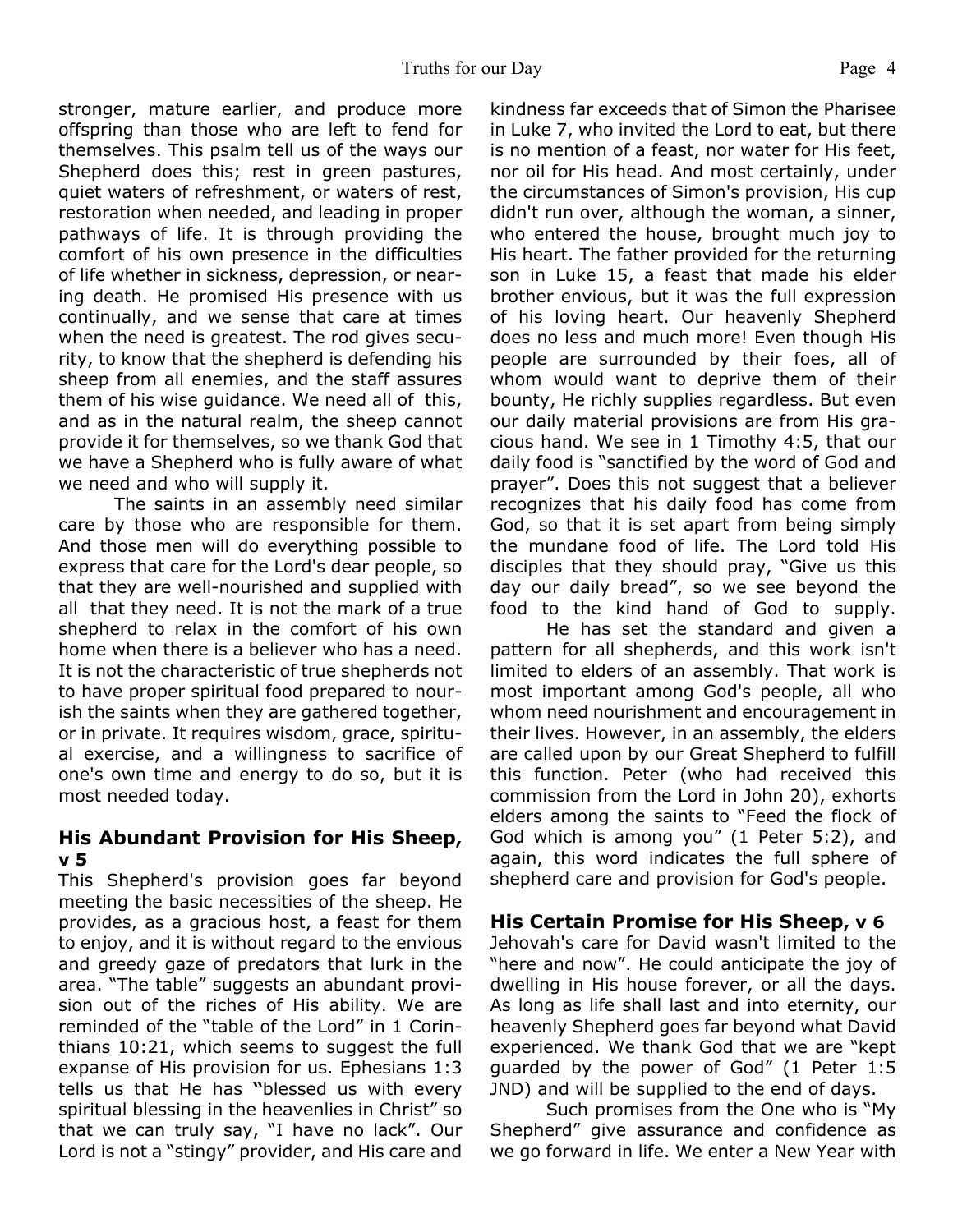paths untrod and experiences yet anticipated. None of us know what the days will bring. No one can predict what lies ahead, but our safety and supply is in the hands of the One who died for His sheep and who cares for them continually.

**Even those who have a clear sense of their stewardship before God, as regards many other matters, do not grasp it very clearly as regards time. Many think little or nothing of wasted hours and days. Whole mornings, afternoons, and evenings frittered away cause them no trouble of conscience at all. Very many who would never willingly waste their money, waste their time without a thought.**

#### **Wonder of the Book, pt. 3** *Dyson Hague, M. A.* **The Wonder of its Preservation**

Another wonderful thing about the Bible is<br>that it is almost the only book in the world that it is almost the only book in the world that has stood ages of ferocious and incessant persecution. Century after century men have tried to burn it and to bury it. Crusade after Crusade has been organized to extirpate it. Kings of the earth set themselves, and rulers of the church took counsel together to destroy it from off the face of the earth. Diocletian, the Roman Emperor, in 303, inaugurated the most terrific onslaught that the world has known upon a book. Every Bible almost was destroyed, myriads of Christians perished, and a column of triumph was erected over an exterminated Bible with the inscription: "Extincto nomine Christianorum" (The name of the Christians has been extinguished). And yet, not many years after, the Bible came forth, as Noah from the ark, to re-people the earth, and in the year 325, Constantine enthroned the Bible as the Infallible Judge of Truth in the first General Council. Then followed the prolonged persecution of medievalism. You all know how the Church of Rome denied the Scriptures to the people. The Church of Rome never trusted the people with the Bible. For ages it was practically an unknown book. Even Luther was a grown-up man when he said that he had never seen a Bible in his life. No jailer ever kept a prisoner closer than the Church of Rome has kept the Bible from the people. Not only so. In consequence of Edicts of Councils, and bans and bulls of Popes, Bibles were burned, and Bible readers sent by the Inquisition to rack and flame. Many of us have seen the very spot in old London where baskets full of English Testaments were burned with great display by the order of Rome. Yet perhaps the worst persecution of all has been during the last one hundred and fifty years. The bitterest foes of, the Bible, curiously enough, were men who claimed liberty of thought and Bolingbroke and Hume and Voltaire seemed so confident of the extermination of the Bible, that the Frenchman declared that a hundred years after his day not a Bible would be found save as an antiquarian curiosity. Then came the German rationalistic host, with the fiercest and deadliest of all the attacks. Baur and Strauss and the Tubingen School took up the cry of the Children of Edom: "Down with it, down with it, even to the ground." But He that sitteth in His silent heaven laughed, and Jehovah had them in derision. For here it is today, and stronger than ever. It stands, and it will stand. The adversaries have done their worst. They have charged their heaviest charge. They have fired their deadliest volley. Whatever unexpected adversaries appear in the future, no more destructive trios than Julian and Celsus and Porphyry, than Voltaire and Strauss and Renan, than Eichborn, Wellhausen and Kuenen, will ever be confederate against it. Yet in spite of these age-long persecutions the Word of the Lord is having free course and is being glorified. It is being circulated at the rate of about twenty-five million copies a year, in over five hundred languages of the globe. It has an influence it never possessed before. Verily, as we think of it we may challenge our proud age with the challenge of Moses, and cry: "Ask now of the days that are past, which were before thee, since the day that God created man upon the earth, and ask from the one side of heaven unto the other, whether there hath been any such thing as this great thing is, or hath been heard like it?" (Deuteronomy 4:32)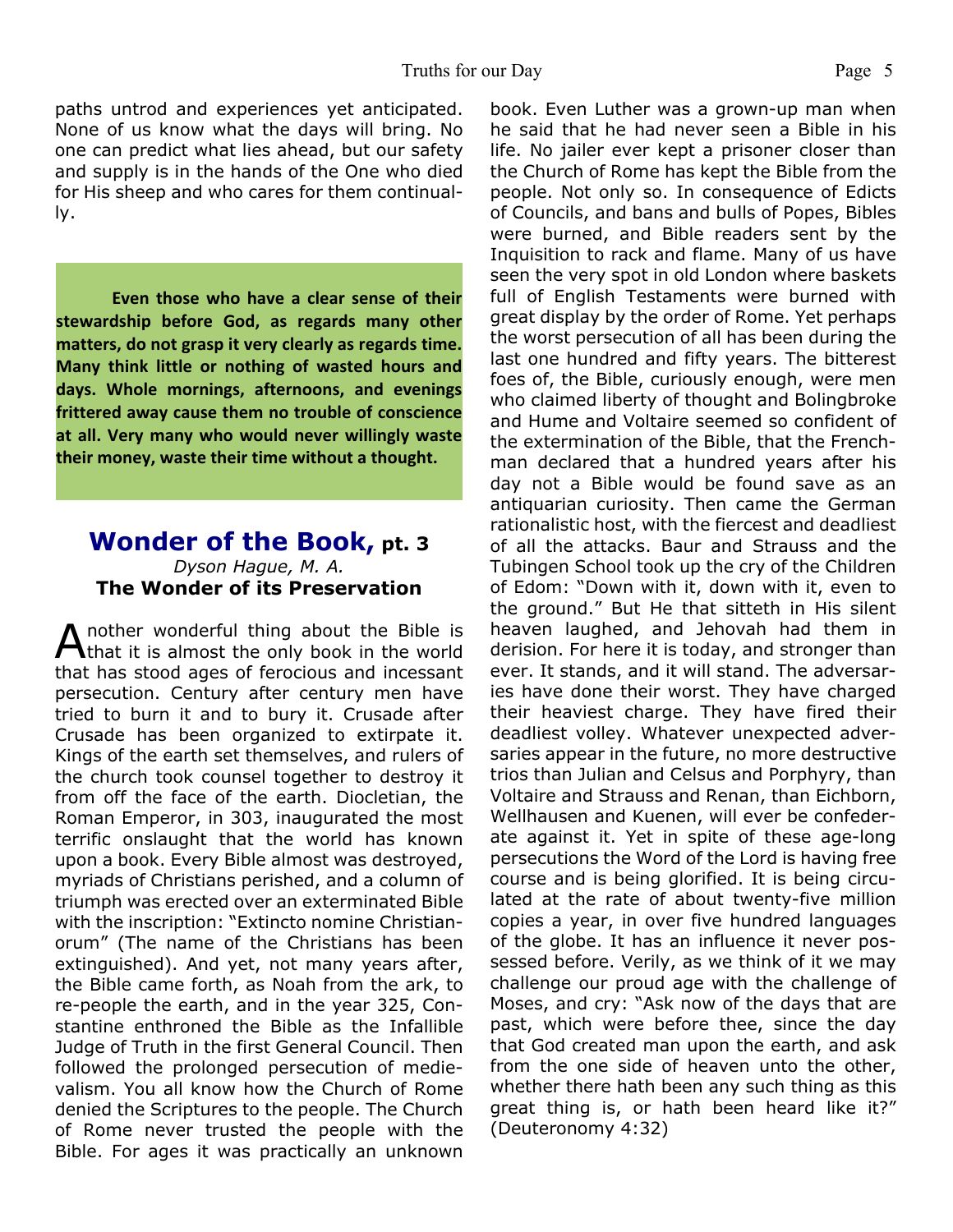But before I close I would like to briefly refer to five other things that are to my mind the crowning wonders of the Book.

#### **Its Self-Authenticatingness**

There is, first of all, what we might call its self-authenticatingness. You need no historical critic or university professor to prove that the Bible is God's own Word. The Holy Ghost alone is the Author and Giver of that conviction. If you will but hear the accents of His voice you will be assured beyond all possibility of argument that this book is God's own Word. Men have come and still come to unsettle and destroy. The Spirit of Christ comes to validate and confirm with a Divine conviction and a Divine certainty that is incommunicable by mere reason, and is impervious to the assaults of doubt. You have perhaps heard Spurgeon's famous story of the poor woman who was confronted by a modern agnostic, and asked: "What are you reading?" "I am reading the Word of God." "The Word of God? Who told you that?" "He told me so Himself." "Told you so? Why, how can you prove that?" Looking skyward, the poor soul said: "Can you prove to me that there is a sun up in the sky?" "Why, of course; the best proof is that it warms me, and I can see its light." "That's it !" was her joyous reply. "The best proof that this Book is the Word of God is that it warms and lights my soul." (Read 1 Corinthians 2:12). You cannot explain this. But it is a fact deep and real.

#### **Its Inexhaustibility**

Another wonder of the Bible is its inexhaustibility. It is like a seed. You can tell how many acorns are on an oak, but you cannot tell how many oaks are in an acorn. The tree that grows from a seed produces in turn the seeds of other trees; each tree contains a thousand seeds; each seed the germ of a thousand trees. Its depth is infinite; its height is infinite. Millions of readers and writers, age after age, have dug in this unfathomable mine, and its depths are still unexhausted. Age after age it has generated, with ever- increasing creative power, ideas and plans, and schemes, and themes, and books. Yes, books; and in many cases books that are the only literature of the nation. The greatest minds have been its expositors. Myriads of students have studied it daily, and its readers from day to day can be numbered by millions. The volumes that have been written on single chapters or even verses would fill the shelves of many a library, and today they are as fresh, as fertile, as inexhaustible, as the day they were first written. The treasures yet to be found are as the stars of the sky in infinity of multitude.

#### **Its Non-improvableness**

Another wonder is its non-improvableness. You cannot gild gold. You cannot paint rubies. You cannot brighten diamonds. And no artist can touch with final touch this finished Word of God. This proud-pinnacled -century can add nothing to it. It stands as the sun in the sky. If the greatest Bible-lovers of the last century, like Irving, and Gladstone, and Spurgeon, and Parker, had attempted to improve it their work would have been a patch and a disfigurement. It has the glory of God.

#### **Its Authoritativeness**

Its irresistible authoritativeness. This is another wonder. It breaks upon you as a Voice from Heaven. Five hundred times in the Pentateuch it prefaces or concludes its declarations with the sublime assertions, "The Lord said," or "The Lord spake"! Three hundred times again in the following books it does the same, and in the prophetical, twelve hundred times with such expressions as: "Hear the Word of the Lord," or, "Thus saith the Lord." No other book dares thus to address itself to the universal conscience of man as man. No other speaks with such binding claim, or presumes to command the obedience of mankind. While all the books of the Bible are not equal in grandeur of revelation or of spiritual value, or ethical importance, there is throughout an equality of inspiration and finality of authoritativeness. The strange thing is that men in every age and clime acknowledge it. They know that the book speaks to their inner consciousness with an authority like the authority of God Himself.

#### **Its Perennial Re-Inspiration**

Another wonder is what might be called its perpetual re-inspiration. Men think of the Bible as a book that was inspired. But the wonder of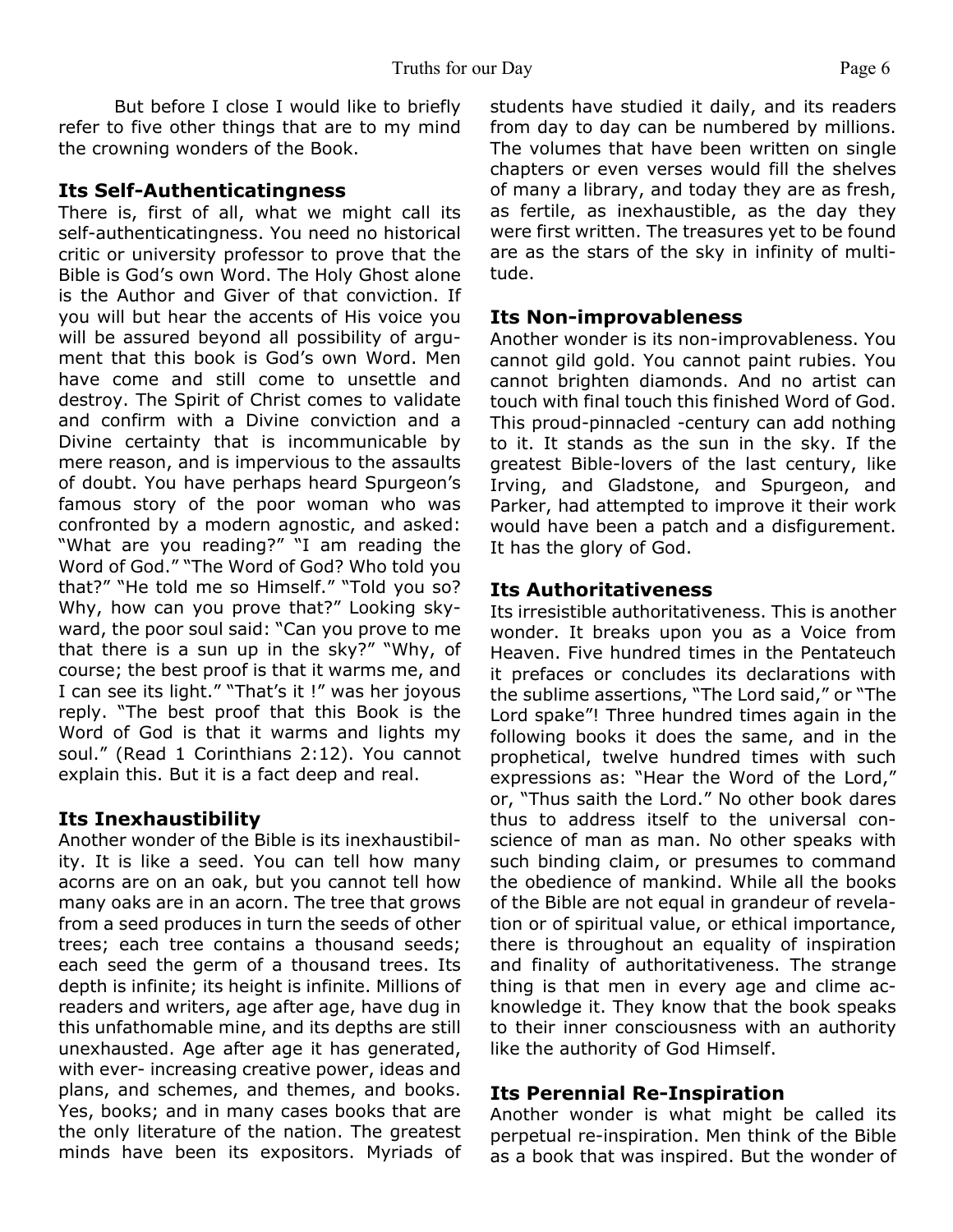the Bible is that it is inspired. From the fardistant heights of time it comes sweeping into the hearts of man to-day, and the same breath of God that breathed into it its mystic life makes it live and energize again to-day. It is the Living Word, vital with the life of the Living God who gave it and gives it living power. The Twentythird Psalm was inspired, but again and again to-day, as it is whispered in the hush of the death-chamber, or read with the hidden cry, "Open Thou mine eyes that I may behold the wondrous things of Thy law," it is re-inspired, and the Spirit makes it live once more. For this is the most remarkable and unique feature of the Bible. I feel that it is mine. Its promises are mine. As I read the one hundred and third Psalm, it is not ancient Hebrew, it is presentday power; and I, a living soul, over-whelmed with gratitude, cry out: "Bless the Lord, O my soul." The other day I took up this dear old Bible that my mother gave me, and I noted a verse in Genesis with a date written on the margin. There floated back upon my mind a time, some years ago, when I was in great trouble. I had to leave my dear wife and children, and to travel in quest of health in 'distant lands; and my heart within me was sad, and one day opening my Bible, at random as men say, my eye caught these words in Gen. 28-15: "Behold, I am with thee, and will keep thee in all places whither thou goest, and will bring thee again into this land." Shall I ever forget the flash of comfort that swept over my soul as I read that verse! All the exegetes and critics in the world could ever persuade my soul that that was a mere echo of some far-off relic of a Babylonian legend, or of an Oriental myth. No, no! That was a message to me, It came straight down to me. It swept into my soul as a Voice from Heaven. It lifted me up, and no man will ever shake me out of the conviction that that message that day was God's own Word to me, inspiring because inspired inspired because inspiring.

#### **Its Christ-fullness**

But the final wonder of the Book is Christ. He is its fulness, its centre, its fascination. It is all about Jesus! Old Testament and New Testament alike tell of Jesus, the great fullness fact of history, the great Force of history, the great Future of history; for of this Book it can be said: "The Glory of God doth lighten it, and the Iamb is the Light thereof." And as long as men live upon the face of this globe the Book that tells of that Supreme Personality, the Centre of a world's desire, Jesus; Jesus, the arch of the span of history, the key-stone of the arch of prophecy; Jesus, the Revealed, the Redeeming, the Risen, the Reigning, the Returning Lord; Jesus, the Desire of all nations; so long will this Book draw men's hearts like a magnet, and men will stand by it, and live for it, and die for it.

#### **The Last Word**

And as I close, let me say this one word more. Oh, do not think and do not say, as I have heard men say they think, that we ought to read this Book as we read any other book; we ought to study it and analyze it just as we do any textbook in literature or science. No, no ! When you come to this Book, come to it with awe. Read it with reverence. Regard it with a most sacred attention. "Take thy shoes from off thy feet, for the ground where-on thou standest is holy ground." Never, never compare this Book with other books. Comparison is dangerous. They are of earth. This is from heaven. 0, do not think and do not say that this Book only 'contains the word of God! It is the Word of God. Think not of it as a good book, or even the better book, but lift it in heart and mind and faith and love far, far above all, and ever regard it, not as the word of man, but as it is in truth, the Word of God; nay more, as the living Word of the Living God: supernatural in origin; eternal in duration; inexpressible in value; infinite in scope; divine in authorship; human in penmanship ; regenerative in power; infallible in authority; universal in interest; personal in application; inspired in totality.

#### **Turning from God to Man, pt. 3** *Robert Surgenor* **The World's Mold of Pragmatism**

T he term pragmatism sounds innocent for it means the spirit of practicality and problem solving. There is nothing wrong in being practi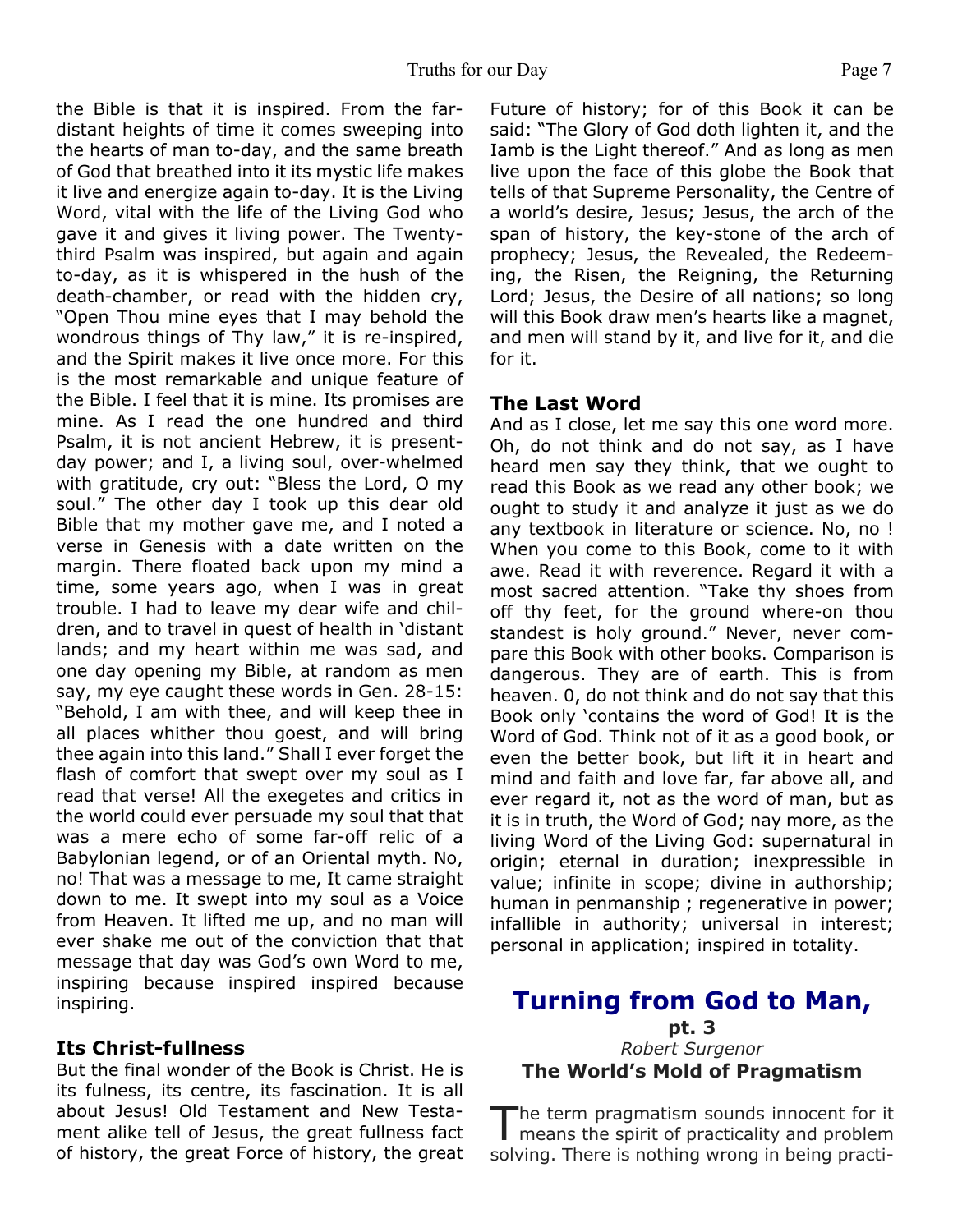cal and having the wisdom to solve problems. However, pragmatism is dangerous because it is unconcerned with principles like goodness, truth, and justice. The pragmatist says that questions about ultimate truth and goodness are not practical. "What works?" is the question of the pragmatist.

 Pragmatism is seen in politicians who won't do the right thing because it is an election year. Their solutions are short term in spite of later crippling effects. As long as they can hoodwink their constituents into getting into office, nothing else matters. Pragmatism is government economists driving down inflation with short term tax cuts and inflated money supplies with no concern for the present crippling deficit. Hitler was pragmatic in solving the Jewish "problem" by the Holocaust.

 President Obama used pragmatism in hoodwinking the American public into thinking that under his Obamacare plan, people could choose their own doctor. He knew otherwise, but lied to the American people in order to get his legislation passed. It worked, to the dismay of the victims.

 The greatest pragmatist of all time is the Devil, who artfully blinds the minds of his victims into thinking that the world holds all that they need to be happy

 Pragmatism is using modern techniques such as advertising, and entertainment instead of biblical preaching and teaching to build the size of one's church. It advocates putting every biblical teaching that offends in a box and closing the lid. Political correctness dominates the pulpit. Worldly schemes are devised to rake in the money for the coffers of the church, all in the name of Christ. Entertainment of all sorts are introduced the keep congregations happy and content, while salvation truths are carefully avoided, lest they offend, and drive people away. Many churches have degenerated into social clubs, entertaining their congregations on the way to hell.

#### **The World's Mold of Hedonism**

In the 4th century BC, the Cyrenaics of Greece had a philosophy of hedonism. They believed that man's ultimate purpose was to be found in enjoying pleasure and avoiding pain. This philosophy was elevated to a religion. The worshipers of Dionysius would get release from the normal restraints of life by drunkenness and sexual involvement with temple prostitutes. The Epicureans were a more sophisticated variety of hedonist. They valued exquisite taste in the choice of the finest wines and foods. They valued pleasure without excess.

 Falling America has become very hedonistic. Modern corporations are selling their wares, especially to the young, with a hedonistic world view. Many people are finding happiness in chemicals. Drugs are king in many lives. Our sexual revolution is rooted in hedonism. "If it feels good, it is good!" Promiscuity is becoming the norm.

 Many young couples see nothing wrong in having sexual relationships outside of marriage. They feel that if it feels good it can't be wrong. Their behavior is based on feeling and intuition, not the forthright, objective teaching of God's Word that forbids all sexual relations outside of marriage.

 St. Augustine (A.D. 354-430) was a hedonist before he was converted. He penned this famous prayer, "O Lord … Thou hast created us for Thyself, and our hearts are restless until they find their rest in Thee." He saw the root of man's restlessness. We were created for God. "What is the chief end of man?" The Westminster Catechism answers; "Man's chief end is to glorify God, and to enjoy Him forever." The Christian's goal is God. They understand that we were created for joy, happiness, and peace, to be only found in Christ, not hedonism.

#### **The World's Mold of Neo-paganism**

Paganism is a condition that exists where the Gospel has never been preached. It is belief in false polytheistic religions. America is becoming what might be called a neo-pagan nation. The morality and ethics of Christianity were once commonly held in the West. Today, as the West rejects Christianity the old gods are coming back. Over 100 years ago a German Jew, Heinrich Heine, saw the sickness of neo-paganism coming. He wrote, "Should that subduing talisman, the cross, ever break, then the old stone gods will rise from the long-forgotten ruins and rub the dust of a thousand years from their eyes, and Thor, leaping to life with his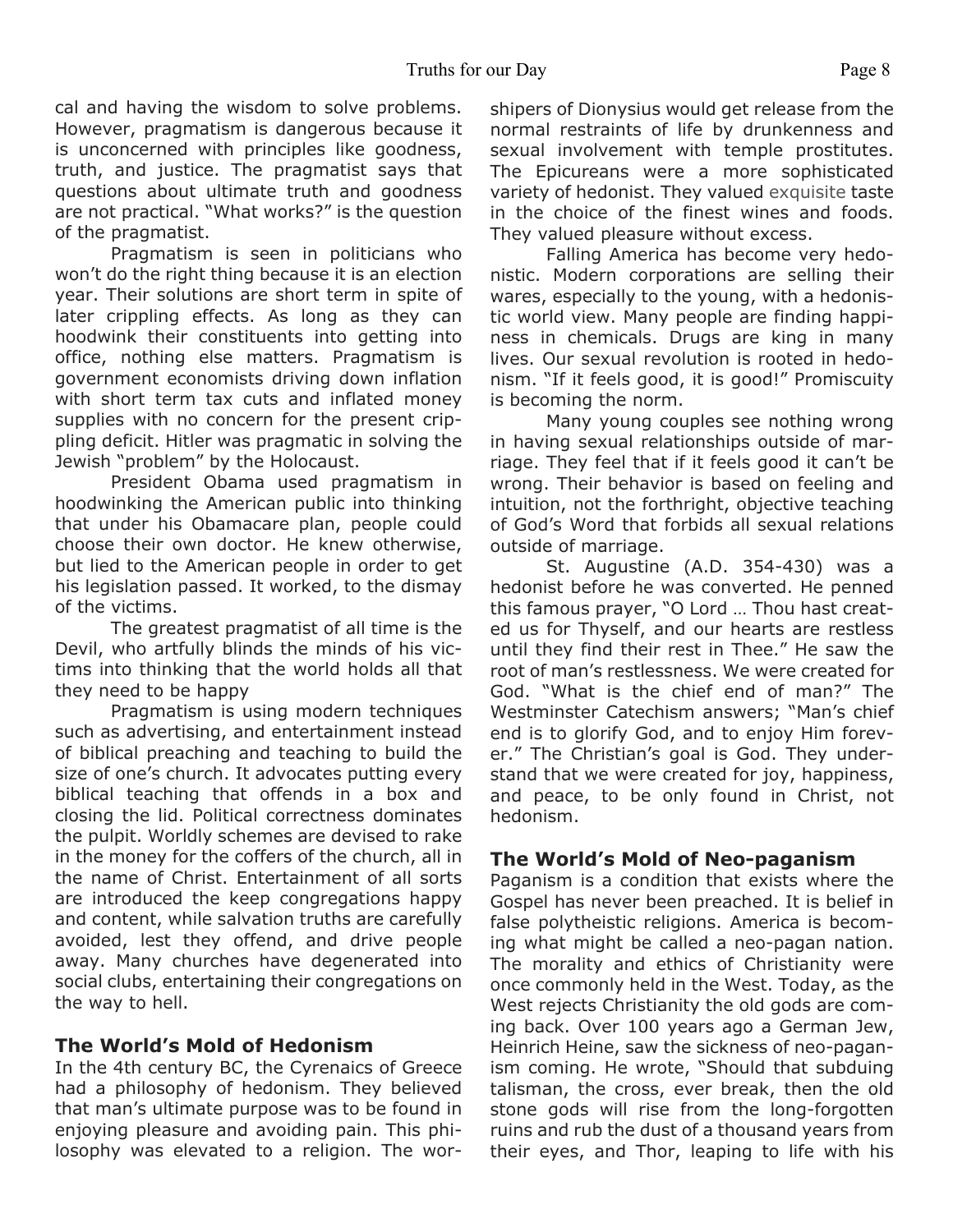giant hammer, will crush the Gothic cathedrals."

 The numbers are increasing where so called nominal Christians are embracing Celtic and Norse paganism, witchcraft, Voodooism, American Indian shamanism, and nature goddess religions. Yoga has become popular to many professing Christians, but little do they realize that the Yoga exercise program is subtly pushing them into Buddhism. My primary care physician is an Irish Roman Catholic. We are friends. One day he told me that he was a Buddhist. He also assured me that he was still a Roman Catholic. I said to him, "Before becoming a Buddhist, you attend Yoga classes, didn't you?" That surprised him, and he answered and said, "Yes, how did you ever know?" I told him that Yoga was a subtle door to Buddhism.

 Neopagans are deeply committed to environmental causes. Their gods embody nature, and animal rights. Thus we have "tree huggers" and the like today. Some actually have more love and affection to a tree than to a human being.

 Professing Christians have been known to attend seminars on New Age thought. Neopagan and New Age thought is unified in its rejection of the Christ of the Bible. His true deity and atoning sacrifice are denied. He is reduced to being an enlightened master; he is a god just as we are all gods in human form.

 The Bible asserts that Christ is the unique Son of God (John 1:14, 18). There is no other name under heaven whereby men can be saved (Acts 4:12). Jesus claimed to be the only way to God (John 14:6).

#### **The World's Mold of Antichristianity**

God warns His own; "Little children, it is the last time: and as ye have heard that antichrist shall come, even now are there many antichrists; whereby we know that it is the last time" (1) John 2:18).

 Anti-Christian groups cry out for separation of church and state, but that is never mentioned in the constitution. The founding fathers wanted to keep the state out of the church, not the church out of the state. If they had, do you think they would have had church services in congress and the supreme court? This happened until after the Civil War. At the

beginning of our country congress had days of fasting and prayer. During the Revolutionary War congress ordered 20,000 Bibles to be bought from foreign countries when the supply was cut off by England because of the war. From the beginning, congress started each session with prayer and still does to this day. A lot of textbooks had biblical passages and history in them.

 When I was a child, our school teacher daily opened the class with prayer. A passage from the Bible was read. That is outlawed in our school system today. In fact, thirty years ago my grandson was reprimanded for bringing his little bible to school. The public school system seems to be quite willing to provide special rooms for Muslim children to pray, yet outlaw any Christian activity on their property. There has been a removing of any reference to God in textbooks and historical sites. Atheist Michael Newdow, in his relentless pursuit of a Godless America, continues to seek court approval to remove all vestiges of Christianity from the public places. His latest petitions sought to have "under God" removed from our Pledge of Allegiance, our national motto, "In God We Trust" removed from our currency, and the words, "…so help me God," removed from our presidential oath. Fortunately, the courts denied the petitions. Nevertheless, this antagonistic attitude toward Christianity is fermenting like yeast and growing in America.

 Many groups are forming that are deeply intolerant towards the Christian religion. Their objectives are to silence Christians and to remove all public displays of Christian heritage and faith in America.

 Because of anti-Christian bigotry, private business owners have been sued and forced to close their business. Families and businesses that express a Christian worldview on social issues often face vicious retaliation from bigoted anti-Christian zealots.

 Some members or supporters of these groups have committed violent crimes against Christians and faith-based groups. Physical and profane verbal assaults against Christians are methods frequently exercised in their angry methods of intimidation. In a Gay parade in California, an elderly Christian lady stood on the sidelines holding up a cross. The Gay pa